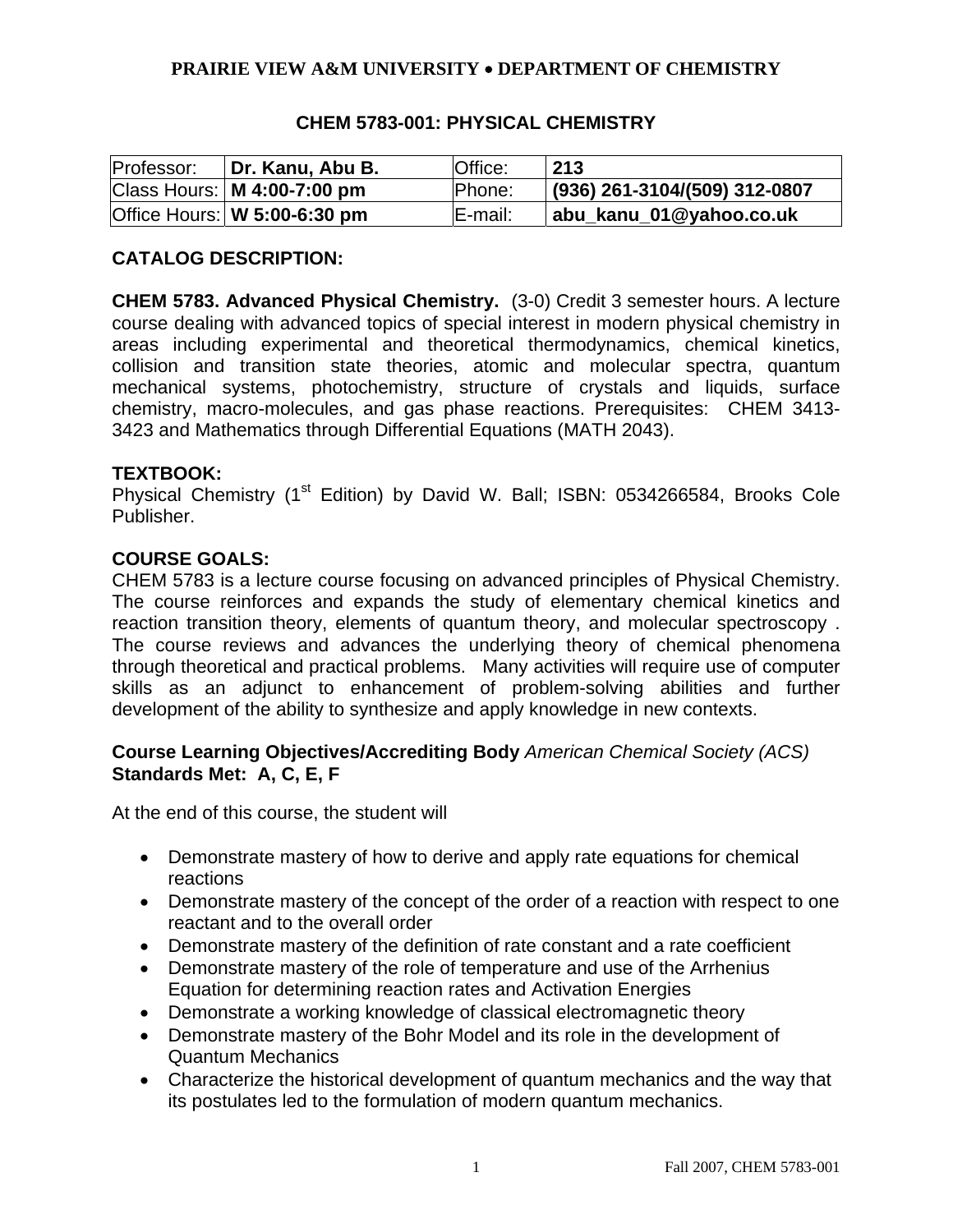# **PRAIRIE VIEW A&M UNIVERSITY** • **DEPARTMENT OF CHEMISTRY**

- Critically reflect on the central role of the Schrodinger Equation to explain simple systems
- Critically reflect on how chemical spectroscopy is concerned with a coupling mechanism between classical electromagnetic waves and quantum mechanical atoms and molecules
- Critically explain how absorption, spontaneous emission, and stimulated emission are described by the Einstein coefficient and provide the basic theoretical framework for chemical spectrometers
- Explain the role of electric and magnetic moments in chemical systems and their importance to spectroscopy
- Explain the different spectroscopic studies in the various electromagnetic regions and how these relate to chemical structure
- Explain the difference between absorption spectroscopy and Raman spectroscopy
- Explain the role of thermodynamics in Chemical reactions and mechanisms

# **COURSE EVALUATION:**

| Homework (3)  | 300 pts   |
|---------------|-----------|
| Exams/quizzes | $400$ pts |
| Final Paper:  | 300 pts   |

**Grading System:** 1000-900: A; 899-800: B; 799-700: C; 699-600: D; <600: F

**Make-up Exams:** Students with excused absences will be allowed to take make-up exams within a limited period of time and at a time designated by instructor. There will be no finals for the course.

# **COURSE OUTLINE:**

| Unit                                         |  |  |  |
|----------------------------------------------|--|--|--|
| lCh 1: Gases & the Zeroth Law of             |  |  |  |
| Thermodynamics                               |  |  |  |
| Ch 2: First Law of Thermodynamics            |  |  |  |
| Ch 3: Second & Third Law of Thermodynamics   |  |  |  |
| Ch 4: Free Energy & Chemical Potential       |  |  |  |
| Ch 5: Introduction to Chemical Equilibrium   |  |  |  |
| Ch 6: Equilibria & Single Component Systems  |  |  |  |
| Ch 7: Equilibria & Multi-Component Systems   |  |  |  |
| Ch 8: Electrochemistry & Ionic Solutions     |  |  |  |
| Ch 9: Pre-Quantum Mechanics                  |  |  |  |
| Ch 12: Atoms & Molecules                     |  |  |  |
| Ch 14: Rotational & Vibrational Spectroscopy |  |  |  |
| Ch 19: The Kinetic Theory of Gases           |  |  |  |
| Ch 20: Kinetics                              |  |  |  |